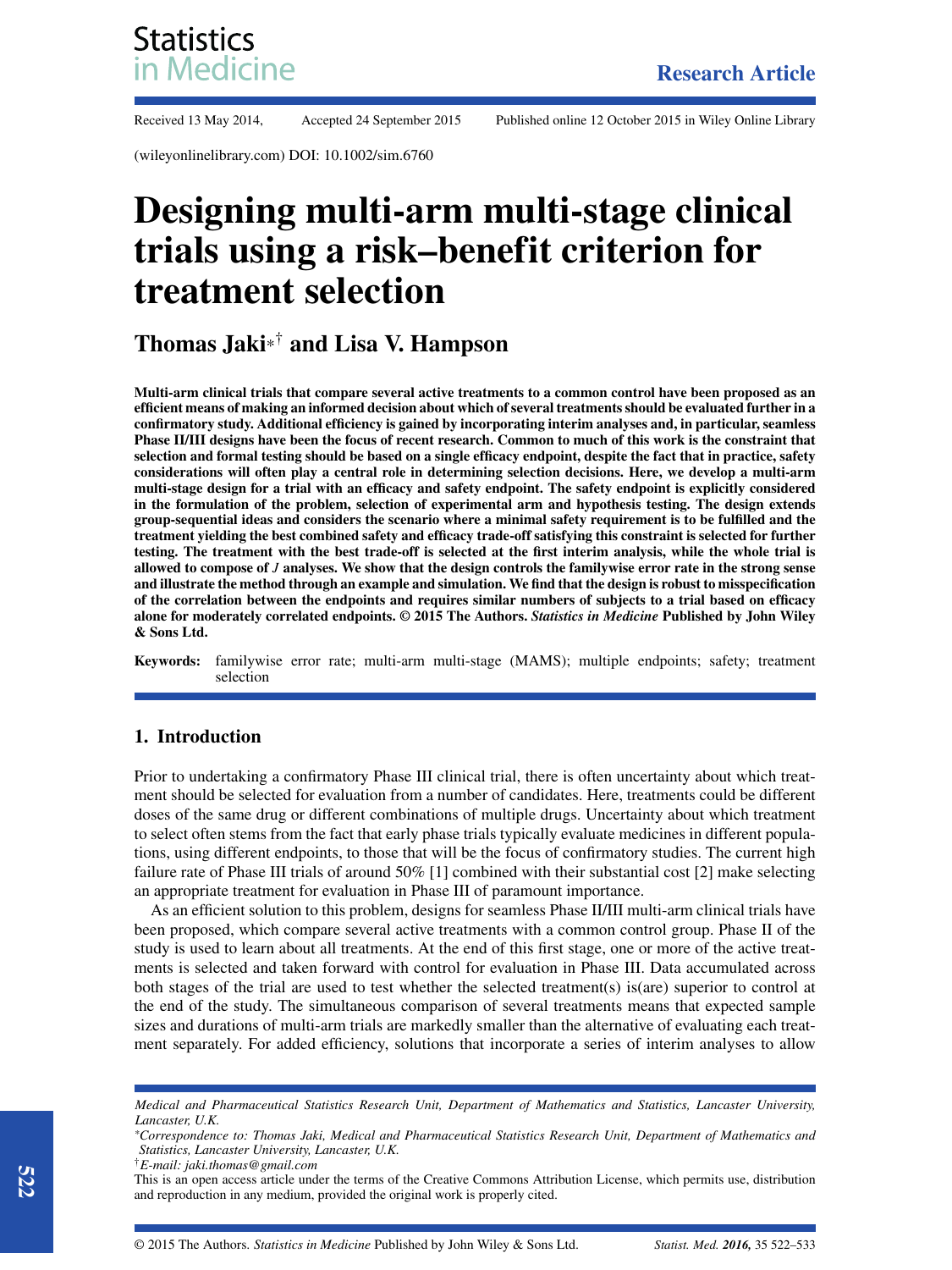early stopping either for efficacy or to drop ineffective treatments have recently received attention [\[3](#page-10-2)[–7\]](#page-10-3). The approaches discussed in the literature to date can be characterized by two main differences. The first is the underlying statistical framework that either generalizes group sequential designs [\[8,](#page-10-4) [9\]](#page-10-5) to accommodate multiple treatment arms [\[3\]](#page-10-2) or makes use of *p*-value combination rules within closed testing procedures [\[10\]](#page-10-6). The second difference is the way in which treatments are selected. In [\[3\]](#page-10-2), for example, only the best performing treatment is selected at the first interim analysis and subsequently compared with control over multiple stages, while in [\[6\]](#page-10-7), all treatments surpassing a threshold at each stage are continued. Meanwhile, Kelly *et al.* [\[11\]](#page-10-8) advocate a rule that selects all treatments close to the best performing treatment at the first interim analysis.

A further commonality of several of the approaches discussed in the literature is the assumption of normally distributed data and the fact that a single endpoint is considered. However, there are exceptions. For results for non-normal endpoints, see, for example, [\[12–](#page-10-9)[14\]](#page-10-10). More generally, adaptive procedures using *p*-value combination rules within closed testing procedures make no assumptions about the distribution of patient responses nor place any constraints on the form of the treatment selection rule: the only constraint is that *p*-values for testing elementary and intersection null hypotheses must follow a Uniform $(0,1)$  (or stochastically larger) distribution under the null [\[5\]](#page-10-11). For procedures that consider more than endpoint, see [\[15\]](#page-10-12), which describes a seamless Phase II/III trial using a composite rule based on two hierarchically ordered efficacy endpoints to guide treatment selection decisions, as well as relevant safety data; to adjust for multiple testing, pairwise comparisons of selected treatments against placebo are adjusted using a Bonferroni correction. Early phase oncology trials also often assess efficacy and monitor toxicity, see [\[16\]](#page-11-1) for a Phase I/II trial design combining time-to-response and time-to-toxicity endpoints into a single statistic used for interim decision making, weighting pairs of outcomes according to utilities elicited from experts. In other areas, such as mental health, co-primary efficacy endpoints are measured, and no single measure is accepted as definitive. Although it is sometimes sensible to combine different endpoints into a single test statistic, substantial gains in efficiency can be achieved if they are evaluated jointly, especially when endpoints capture the effects of a treatment on different aspects of the disease. Furthermore, combining information obtained on efficacy and safety endpoints into a single test statistic will be inappropriate because good efficacy will not compensate for poor safety in practice.

Methods for two-arm group-sequential trials with multivariate normal endpoints [\[17,](#page-11-2) [18\]](#page-11-3), two binary endpoints [\[19\]](#page-11-4) and a mixture of time-to-event and nonfailure endpoints [\[20\]](#page-11-5) have been developed. In this article, we develop a multi-arm multi-stage (MAMS) design for a trial with an efficacy endpoint and a safety endpoint. The novelty of the proposed design is that it is based on a joint model for the efficacy and safety outcomes, while information on both endpoints is incorporated into treatment selection decisions. We consider the situation where a minimal safety requirement is to be fulfilled and the treatment with the best combined safety and efficacy trade-off satisfying this constraint is selected for further testing. Selection is made at the first interim analysis, while the whole trial is allowed to compose of *J* analyses. Final decisions about a selected treatment are based on tests of efficacy and safety relative to control. In Section [2,](#page-1-0) we show that the design controls the familywise error rate (FWER) in the strong sense and discuss methods for sample size calculations. In Section [3,](#page-6-0) we illustrate the method through an example and simulations based on the Telmisartan and Insulin Resistance in HIV (TAILoR) study, a multi-arm trial of treatments to reduce insulin resistance in human immunodeficiency virus-positive patients. We conclude in Section [4](#page-9-0) with a discussion of our findings and avenues for future research.

#### <span id="page-1-0"></span>**2. Statistical framework**

We propose MAMS designs that begin in Stage 1 by comparing *K* active treatments with a common control group. The overall objective of the trial is to select the 'best' of the *K* treatments and then make comparisons with the control. Rather than be based solely on efficacy, treatment selection decisions will often reflect a compromise between the potential benefits and side effects of a new therapy. For example, a new treatment may need to demonstrate non-inferior safety and superior efficacy to represent a clinically meaningful advantage over a well-understood control. We propose designs that explicitly account for the impact of safety considerations on decision-making. Throughout, we restrict attention to the case where a single treatment is selected at the first analysis. We begin by focusing attention on a single-stage design and discuss the natural extension to multiple stages in Section [2.4.](#page-5-0)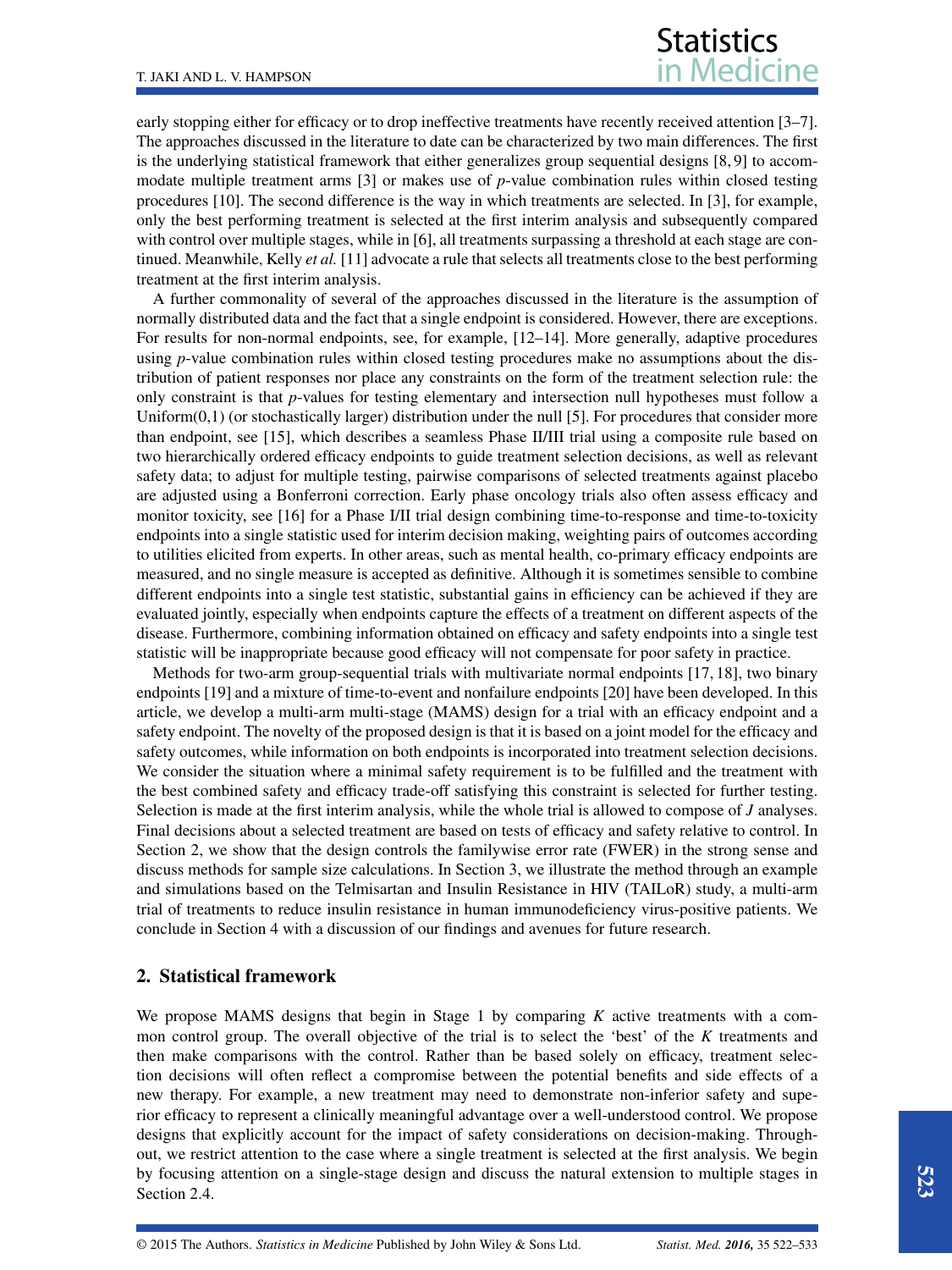#### *2.1. Treatment selection rules*

Suppose the trial proceeds in Stage 1 by measuring a bivariate endpoint on each patient. Labelling control as treatment 0, let *YEik* and *YSik* represent the efficacy and safety responses, respectively, of subject *i* on treatment *k*, which can be modelled as

$$
\begin{pmatrix} Y_{Eik} \\ Y_{Sik} \end{pmatrix} \sim N \left( \begin{pmatrix} \mu_{Ek} \\ \mu_{Sk} \end{pmatrix}, \begin{pmatrix} \sigma_E^2 & \rho \sigma_E \sigma_S \\ \rho \sigma_E \sigma_S & \sigma_S^2 \end{pmatrix} \right), \quad i = 1, \dots, n; k = 0, 1, \dots, K,
$$

where  $\rho$  is the within-subject correlation, and we assume that the variance–covariance matrix of responses is known. Let  $\theta_{Ek} = \mu_{Ek} - \mu_{E0}$  and  $\theta_{Sk} = \mu_{Sk} - \mu_{S0}$  measure the advantage of treatment *k* over control for efficacy and safety, respectively, where we will assume that increases in response are desirable for both endpoints. Thus,  $\theta = (\theta_F, \theta_S)$  is a vector of length 2*K* containing the efficacy and safety effects of the *K* treatments. For each treatment  $k = 1, ..., K$ , we define two hypotheses  $H_{Ek}$ :  $\theta_{Ek} \le 0$  and *H<sub>Sk</sub>* ∶  $\theta_{Sk}$  ≤ 0. The null hypothesis we wish to test is  $H_{0k}$  ∶  $H_{Ek}$  ∪  $H_{Sk}$  stating that treatment *k* is either ineffective or unsafe in comparison with control; rejecting  $H_{0k}$  implies that treatment *k* is both effective and safe. The global null hypothesis  $H_0$ :  $\bigcap_{k=1}^K H_{0k}$  represents the case that all *K* treatments are either unsafe or ineffective. For ease of presentation, we consider tests of superiority, although Jennison and Turnbull [\[18\]](#page-11-3) observe that it is straightforward to accommodate tests of non-inferiority in this framework by subtracting the non-inferiority margin (for a difference in means) from patient responses on the control treatment.

For presentational purposes, we assume a common 1:1 allocation of patients to each of the *K* active treatments and control and denote the number of patient responses available on each arm by *n*. Thus, at the end of Stage 1, for each  $k = 1, ..., K$ , Fisher's information for  $\theta_{T_k}$  takes a common value denoted by  $\mathcal{I}_T = n/(2\sigma_T^2)$ , for  $T \in E$ , *S*. In Appendix A.1 of the Supporting Information, we outline how the procedure could be extended to accommodate a common *r* ∶ 1 allocation of patients to active treatments and control. Define  $\hat{\mu}_{Tk}$  as the maximum likelihood estimator of  $\mu_{Tk}$ . Accumulated data on each treatment are summarized by the bivariate score statistic

$$
\begin{pmatrix} Z_{Ek} \\ Z_{Sk} \end{pmatrix} = \begin{pmatrix} I_E \left( \hat{\mu}_{Ek} - \hat{\mu}_{E0} \right) \\ I_S \left( \hat{\mu}_{Sk} - \hat{\mu}_{S0} \right) \end{pmatrix} \sim N \left( \begin{pmatrix} I_E \theta_{Ek} \\ I_S \theta_{Sk} \end{pmatrix}, \begin{pmatrix} I_E & \rho \sqrt{(I_E I_S)} \\ \rho \sqrt{(I_E I_S)} & I_S \end{pmatrix} \right). \tag{1}
$$

Only treatments meeting a pre-specified minimum safety requirement may be considered for selection. Let  $N<sub>S</sub>$  denote the number of treatments eligible for selection, which are indexed by the selection set  $SS = \{k : Z_{Sk} > c\}$ . If  $N_S = 0$ , the test is stopped for futility without rejecting  $H_0$ . Otherwise, we select from  $SS$  the treatment maximizing the objective function

<span id="page-2-0"></span>
$$
O_k = \frac{w_E Z_{Ek}}{\sqrt{\mathcal{I}_E}} + \frac{w_S Z_{Sk}}{\sqrt{\mathcal{I}_S}},\tag{2}
$$

where  $w_E$  and  $w_S$  are pre-specified non-negative weights satisfying  $w_E^2 + w_S^2 = 1$ . Unplanned deviations from the pre-specified treatment selection rule could lead to inflation of the FWER above the nominal level. One of the motivations of this design is, however, to formally include safety in the decision-making so that such deviations become less frequent. Should unexpected modification be necessary, however, conditional error principle [\[21\]](#page-11-6) can be used to maintain FWER control. It is worth pointing out that we incorporate the safety threshold because the objective function allows good efficacy to compensate for poor safety. In practice, this would only be acceptable up to a certain point, which is defined by the safety threshold. A natural choice for this threshold in our opinion is  $c = 0$ , that is, we only select from treatments with comparable or better safety than control in stage 1, although in principle other values could be used instead.

Let  $i^*$  index the treatment selected from Stage 1 on the basis of the objective function  $O_{i^*}$  $\max_{k \in S} \{O_k\}$ . Because the selected treatment will only be declared preferable to control if we can reject the null hypothesis  $H_{0i*}$ :  $H_{Ei*} \cup H_{Si*}$ , a natural choice of weights is  $w_E = w_S = \sqrt{0.5}$  as this ensures consistency between selection decisions and the final analysis of the trial.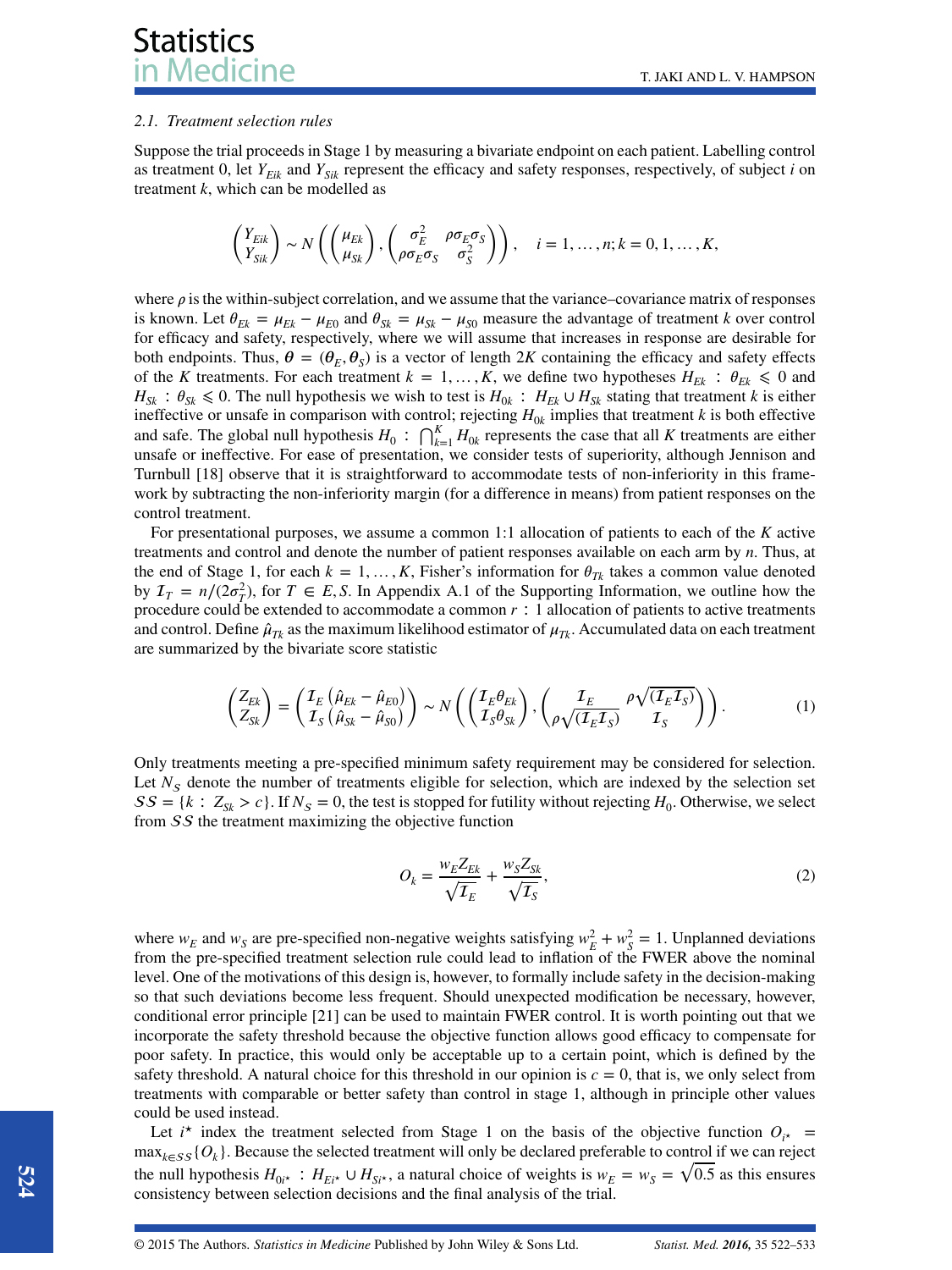We propose single-stage tests of  $H_{01}, \ldots, H_{0K}$  with stopping rules of the form:

<span id="page-3-0"></span>

| If $Z_{S1}, \ldots, Z_{SK} \leq c$ | Stop and accept $H_0$                                                                                                                            |     |
|------------------------------------|--------------------------------------------------------------------------------------------------------------------------------------------------|-----|
| Otherwise                          | Select from SS treatment $i^*$ maximizing objective function O<br>and conduct the final analysis.                                                |     |
| At the final analysis:             |                                                                                                                                                  | (3) |
|                                    | If $Z_{E_i^*} \geq u_F$ and $Z_{S_i^*} \geq u_S$ Stop and reject $H_0$ in favour of $H_{1i^*}: {\theta_{E_i^*} > 0} \cap {\theta_{S_i^*} > 0}$ , |     |
| Otherwise                          | Stop and accept $H_0$ .                                                                                                                          |     |

At the final analysis of the proposed test, superiority can only be claimed for the selected treatment *i ⋆*. Consequently, we define the FWER of the procedure as  $\mathbb{P}\{\text{Reject } H_0 \text{ in favour of a false } H_{1i*}; \theta\}$ . This probability depends on both the minimum safety requirement, *c*, and the stopping boundaries  $(u_F, u_S)$ . Our approach is to fix  $c = 0$  and find the pair of critical values maintaining strong control of the FWER at level  $\alpha$ . This criterion stipulates that  $\mathbb{P}\{\text{Reject } H_0 \text{ in favour of a false } H_{1/} \mathcal{F}; \theta\} \leq \alpha$  for all configurations of  $\theta$  with at least one  $\theta_{Tk} \leq 0$ , for  $T \in \{E, S\}$  and  $k \in \{1, \ldots, K\}$ . If  $H_{01}, \ldots, H_{0K}$  are all true, a familywise error is made if the test terminates with rejection of  $H_{0i\star}$  whatever treatment is selected, and the FWER is given by  $\mathbb{P}\{Z_{E_i^*} \geq u_E, Z_{S_i^*} \geq u_S, N_S \geq 1; \theta\}$ . In the remainder of this section, we discuss how to find  $(u<sub>S</sub>, u<sub>E</sub>)$  maintaining strong control of the FWER.

#### <span id="page-3-1"></span>*2.2. Specification of test boundaries*

We propose choosing the boundaries of test [\(3\)](#page-3-0) to ensure the FWER is controlled at level  $\alpha$  as we approach the following two 'worst-case' limiting configurations of  $\theta$ : (1)  $\theta_E = (\infty, ..., \infty)$ ,  $\theta_s = (0, ..., 0)$  and (2)  $\theta_E = (0, \ldots, 0), \theta_S = (\infty, \ldots, \infty)$ . We claim that specifying test boundaries according to this criterion ensures strong control of the FWER and prove this claim using a combination of analytical arguments and simulation. This result agrees with the findings of [\[18\]](#page-11-3) for the case that  $K = 1$ . Let  $\Gamma$  represent a set indexing treatments with positive efficacy and safety effects. We begin considering a subset of the null parameter space comprising configurations of  $\theta$  such that

- (a) For all treatments *k* with  $k \notin \Gamma$ ,  $\theta_{Ek} \leq 0$  and  $\theta_{Sk} \leq 0$ ; or
- (b) For all treatments *k* with  $k \notin \Gamma$ ,  $\theta_{Ek} \ge 0$  and  $\theta_{Sk} \le 0$ ; or
- (c) For all treatments *k* with  $k \notin \Gamma$ ,  $\theta_{Ek} \leq 0$  and  $\theta_{Sk} \geq 0$ .

Under the global null hypothesis,  $\Gamma = ∅$ , and the constraints on  $\theta$  configurations defined previously correspond to assuming that effects of different treatments on the same endpoint have the same sign. We claim that the FWER of procedure [\(3\)](#page-3-0) under configurations of  $\theta$  in this restricted global null parameter space is maximized under constellations with  $\theta_E = (\gamma_E, \dots, \gamma_E)$  and  $\theta_S = (\gamma_S, \dots, \gamma_S)$ , and furthermore that local maxima of the FWER are attained in the limit as  $\gamma_s \to \infty$  and  $\gamma_E = 0$ , and in the limit as  $\gamma_E \rightarrow \infty$  and  $\gamma_S = 0$ .

To prove these claims, we begin by assuming that all treatments are always eligible for selection and consider the configuration of  $\theta$  with  $\theta_E = (\gamma_E, \dots, \gamma_E)$  and  $\theta_S = (\gamma_S, \dots, \gamma_S)$ . Then, letting some elements of  $\theta_s$  fall below  $\gamma_s$  decrease stochastically the distribution of  $(Z_{E_i^*}, Z_{S_i^*})$  as both statistics tend to take lower values on average. To explain this, note that since all treatments remain competitive for efficacy, treatments must perform well for  $Z_s$  if they are to rank highly for the objective function O. Thus, selection decisions are, in effect, driven primarily by safety data so that a treatment may beat its competitors on the basis of *O* with lower values of  $Z_E$ . Letting some of the  $\theta_{S_k}$ s drop below  $\gamma_S$  also decreases stochastically the distribution of  $Z_{S_i^*}$  too: the treatment associated with the largest element of  $\theta_S$  is now 'safest' by some margin, meaning that on average, lower values of  $Z_s$  will be sufficient for it to beat the weaker competition to ensure selection. Similar arguments imply keeping  $\theta_s$  fixed at  $\gamma_s$  and letting some elements of  $\theta_E$  fall below  $\gamma_E$  decreases stochastically the distributions of  $Z_{E_i\star}$  and  $Z_{S_i\star}$ . On the other hand, simultaneously forcing elements of  $\theta_F$  below  $\gamma_E$  and elements of  $\theta_S$  below  $\gamma_S$  decreases stochastically the distribution of  $(Z_{E_i^*}, Z_{S_i^*})$ : systematic differences between treatments imply that it is possible for a good safety profile to compensate for poor efficacy (and vice versa) resulting in lower average values of  $Z_E$  and  $Z_S$  for the selected treatment.

Letting  $\theta_F = (\gamma_F, \dots, \gamma_F)$  and  $\theta_S = (\gamma_S, \dots, \gamma_S)$ , increasing  $\gamma_F$  or  $\gamma_S$  increases the probability of rejecting *H*<sub>0</sub>. Thus, looking across the restricted global null parameter space, the probability of making a familywise error is maximized at the boundaries of the space, that is, in the limit as  $\gamma_s \to \infty$  and  $\gamma_E = 0$ ,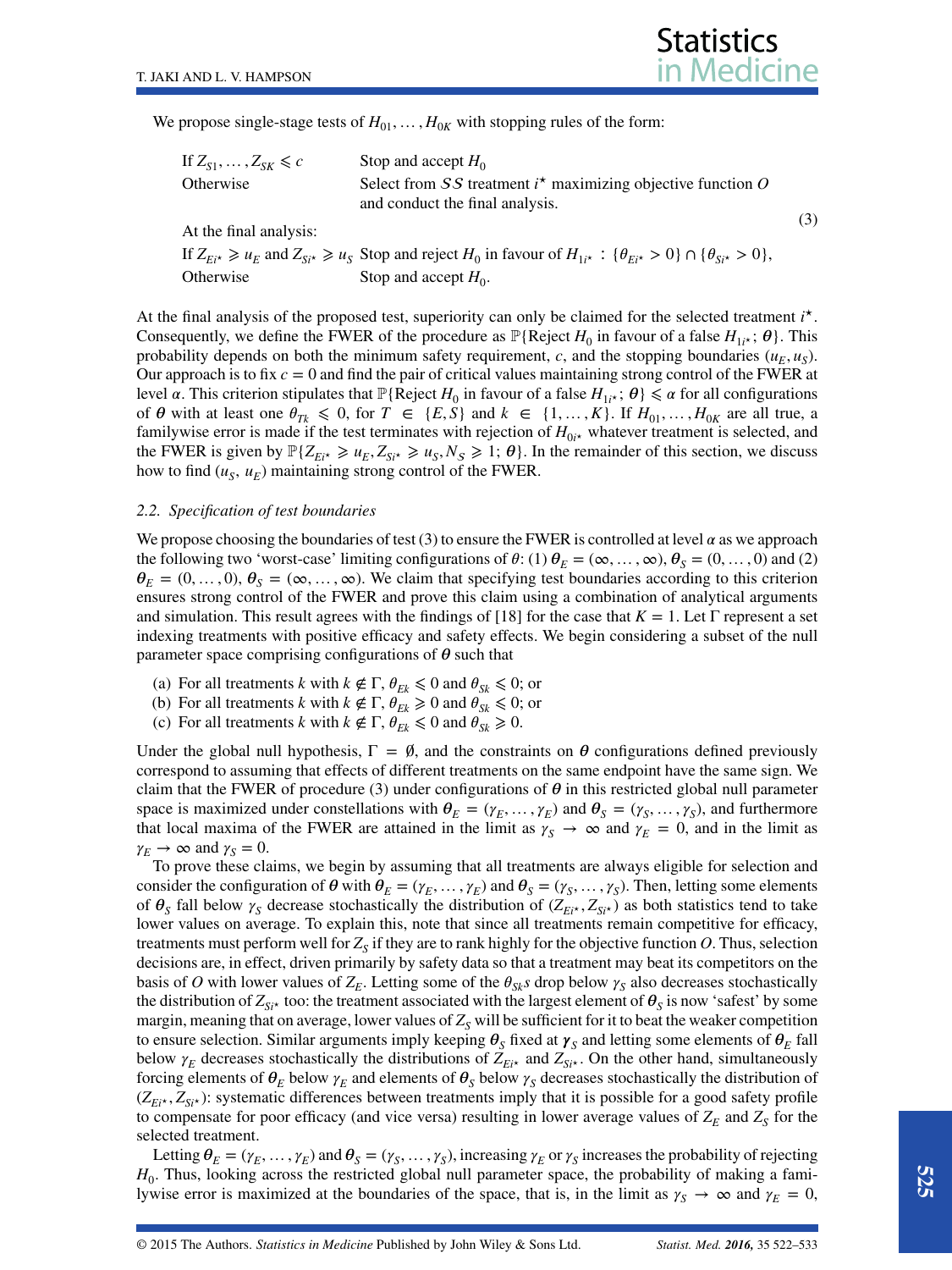and in the limit as  $\gamma_E \to \infty$  and  $\gamma_S = 0$ . If for some treatment *k*,  $\theta_{Ek}$  and  $\theta_{Sk}$  are both positive so that  $\Gamma \neq \emptyset$ , this treatment will be more likely to be selected, in which case we cannot commit a familywise error and the FWER decreases. Therefore, controlling the FWER for all configurations of  $\theta$  in the restricted global null parameter space ensures the FWER is controlled over the wider null parameter space defined previously.

So far, we have consider the case that all treatments are always eligible for selection, in effect setting  $c = -\infty$ . However, we claim that for general values of *c*, local maxima of the FWER are attained in the limit as we approach the worst case configurations of  $\theta$  identified previously. This is because under this requirement, the expected size of SS is determined by  $\gamma_S$ . Therefore, increasing  $\gamma_S$  increases stochastically the distribution of  $(Z_{E_i^*}, Z_{S_i^*})$  as the average number of treatments from which we can select increases. In particular, as  $\gamma_s$  approaches  $\infty$ , *SS* includes all *K* treatments almost surely and rejects  $H_0$  if  $Z_{E_i*} > u_E$ . The probability of falsely rejecting  $H_0$  is then maximized for  $\gamma_E = 0$ . Similarly, setting  $\gamma_S = 0$ , the FWER reaches a second local maximum as  $\gamma_E \to \infty$ . To see this note that for  $\gamma_S = 0$ , inclusion of treatments in the selection set is random so that the probability of rejection is maximized for maximal effect on efficacy.

To complete our justification for designing test [\(3\)](#page-3-0) to control the FWER under the 'worst-case' limiting configurations of  $\theta$ , we go beyond the arguments stated previously to claim that this approach ensures strong control of the FWER. In particular, tests defined in this way will control the FWER for any configuration of  $\theta$  with  $\theta_E = (\theta_{E1}, \dots, \theta_{EK})$  and  $\theta_S = (\theta_{S1}, \dots, \theta_{SK})$ , where one  $\theta_i$  is zero and the other ∞. While we cannot prove these claims analytically, we evaluate them via simulation in Section [3.2.](#page-6-1) Assuming for now that these claims do hold, it is appropriate to choose boundaries ( $u<sub>F</sub>$ ,  $u<sub>S</sub>$ ) to ensure that

<span id="page-4-0"></span>
$$
\lim_{\gamma_S \to \infty} \mathbb{P}\{Z_{Ei^*} \geq u_E, Z_{Si^*} \geq u_S \mid N_S \geq 1; \theta_E = (0, \dots, 0), \theta_S = (\gamma_S, \dots, \gamma_S)\} = \alpha,\tag{4}
$$

<span id="page-4-1"></span>
$$
\lim_{\gamma_E \to \infty} \mathbb{P}\{Z_{Ei^{\star}} \geq u_E, Z_{Si^{\star}} \geq u_S \mid N_S \geq 1; \theta_E = (\gamma_E, \dots, \gamma_E), \theta_S = \mathbf{0}\} = \alpha / \mathbb{P}\{N_S \geq 1; \theta_S = \mathbf{0}\},\tag{5}
$$

because  $\lim_{\gamma_s \to \infty} \mathbb{P}{N_S \geq 1; \theta_s = (\gamma_s, \dots, \gamma_s)} = 1$  and the probability that at least one treatment meets the minimum safety criterion does not depend on  $\theta_F$ . As  $\gamma_S$  and  $\gamma_F$  approach  $\infty$ , the bivariate probabilities on the left hand sides (LHSs) of [\(4\)](#page-4-0) and [\(5\)](#page-4-1) converge to univariate probabilities. We find ( $u_F$ ,  $u_S$ ) so that the limits of these marginal rejection probabilities are equal to the values required to ensure FWER control. Limits of rejection probabilities are found by integrating the limits of the marginal conditional densities of  $Z_{E,i\star}$  and  $Z_{S,i\star}$  derived in Appendix A.2 of the Supporting Information. It is important to note that these marginal densities depend on the correlation coefficient  $\rho$ . So far, we have assumed that this parameter is known. In Section [3.3,](#page-8-0) we explore the robustness of attained FWERs to misspecification of  $\rho$ . Marginal densities of test statistics depend on variances only through the information levels  $\mathcal{I}_F$  and  $\mathcal{I}_S$ . The effect of assuming a known variance has previously been investigated in similar settings [\[22\]](#page-11-7), and the quantile substitution approach described in [\[8\]](#page-10-4) has been shown to work well.

#### <span id="page-4-3"></span>*2.3. Sample size calculations*

We wish to calculate the sample size needed for test [\(3\)](#page-3-0) to attain a disjunctive power, that is, probability of rejecting at least one false null hypothesis [\[5,](#page-10-11) [23\]](#page-11-8), of  $1 - \beta$  under the configuration of  $\theta$  with  $\theta_E$  =  $(\delta_0, \ldots, \delta_0, \delta)$  and  $\theta_s = (\gamma_s, \ldots, \gamma_s)$  with  $\gamma_s > 0$ . We may approximate further by letting  $\gamma_s \to \infty$ , which can be justified by the belief that a potentially unsafe treatment is unlikely to be included in the trial. In this case, a test's power simplifies to

<span id="page-4-2"></span>
$$
\lim_{\gamma_S \to \infty} \mathbb{P}\{Z_{Ei^*} \geq u_E, Z_{Si^*} \geq u_S \mid N_S \geq 1; \theta_E = (\delta_0, \dots, \delta_0, \delta), \theta_S = (\gamma_S, \dots, \gamma_S)\}
$$
\n
$$
= \lim_{\gamma_S \to \infty} \mathbb{P}\{Z_{Ei^*} \geq u_E \mid N_S \geq 1; \theta_E = (\delta_0, \dots, \delta_0, \delta), \theta_S = (\gamma_S, \dots, \gamma_S)\},
$$
\n(6)

and limiting probabilities are found by integrating the limits of the marginal conditional density of  $Z_{E,i}$ . Using the results of Appendix A.1 and following the workings of Appendix A.2.1 of the Supporting Information, we can show that limiting rejection probability [\(6\)](#page-4-2) is given by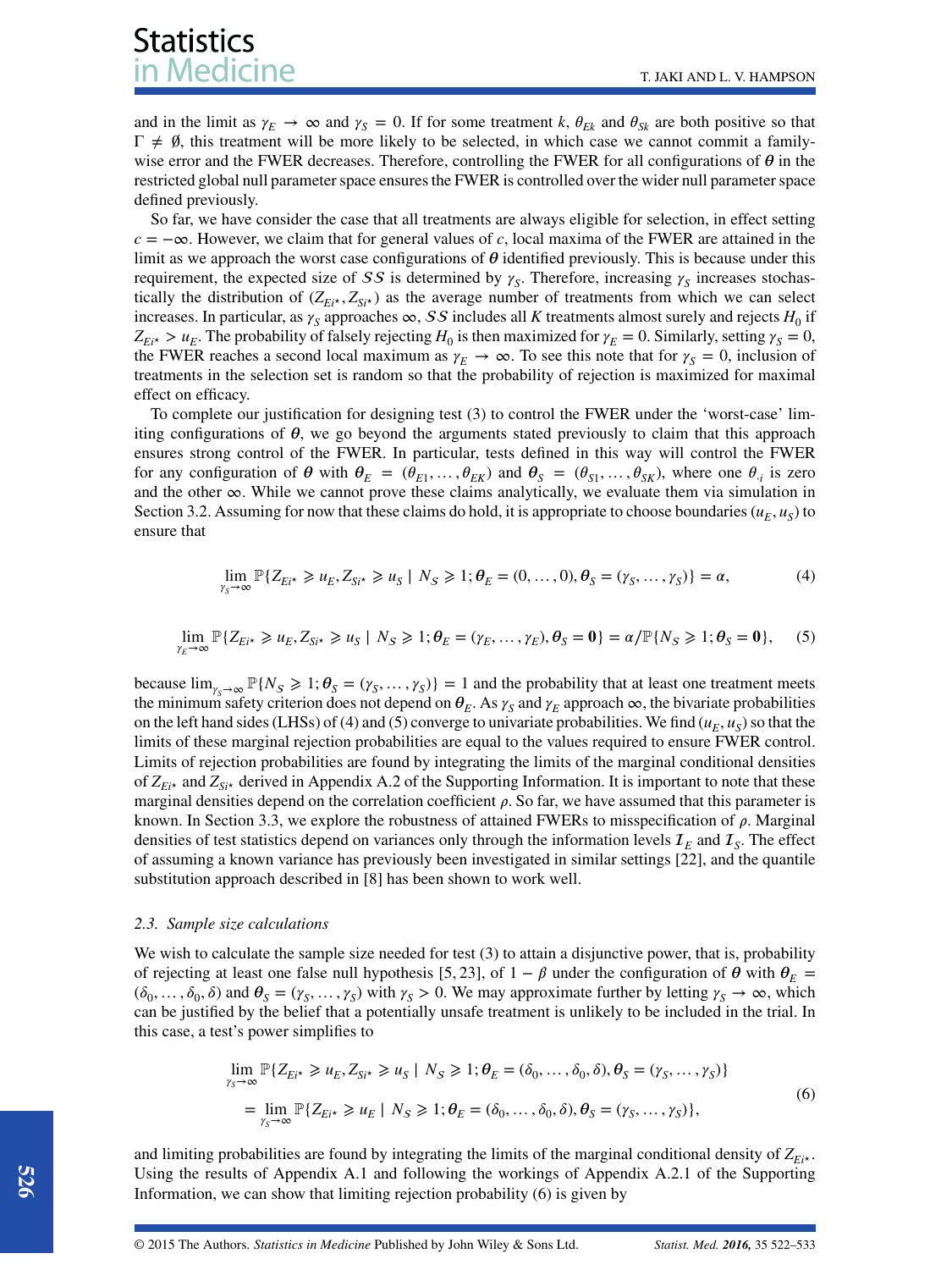<span id="page-5-1"></span>
$$
(K-1)\int_{-\infty}^{\infty}\int_{-\infty}^{\infty}\int_{-\infty}^{\infty}f_{X_{E0}|X_{S0}}(x_{1}-\delta_{0}I_{E}|y) f_{X_{S0}}(y) f_{X_{S0}}(y-m)\mathbb{P}\left\{U \leq \ell_{4}\right\}^{K-2}\mathbb{P}\left\{U \leq \ell_{5}\right\}
$$

$$
\times \Phi\left(\frac{x_{1}-\sqrt{I_{E}/I_{S}}\rho(y-m)-u_{E}}{\sqrt{(I_{E}/2)(1-\rho^{2})}}\right)dx_{1} dy dm
$$

$$
+\int_{-\infty}^{\infty}\int_{-\infty}^{\infty}\int_{-\infty}^{\infty}f_{X_{E0}|X_{S0}}(x_{1}-\delta I_{E}|y) f_{X_{S0}}(y) f_{X_{S0}}(y-m)\mathbb{P}\left\{U \leq \ell_{4}\right\}^{K-1}
$$

$$
\times \Phi\left(\frac{x_{1}-\sqrt{I_{E}/I_{S}}\rho(y-m)-u_{E}}{\sqrt{(I_{E}/2)(1-\rho^{2})}}\right)dx_{1} dy dm,
$$
\n(7)

where  $U \sim N(0, w_E w_S \rho + 0.5)$ ,  $\sqrt{(I_E I_S)} \ell_4 = \sqrt{I_E} w_S y + \sqrt{I_S} w_E (x_1 - I_E \delta_0)$  and  $\sqrt{(I_E I_S)} \ell_5 = \sqrt{I_E} w_S y + \sqrt{I_S} w_E (x_1 - I_E \delta)$ . For computational convenience, we proceed assuming that  $I_E = I_S = I_1$ and conduct a one-dimensional search to find the common information level  $\mathcal{I}_1^{\star}$  for which rejection prob-ability [\(7\)](#page-5-1) equals 1 –  $\beta$ ; at each iteration of this search, boundaries for monitoring score statistics  $Z_{Ei^*}$  and  $Z_{S_i^*}$  are updated to ensure strong control of the FWER at level  $\alpha$  under the proposed information level. Because information level  $\mathcal{I}_1^*$  typically corresponds to requiring fractions of subjects, in practice, we propose rounding up the total sample size to  $n^* = 2 \max{\{\sigma_E^2 I_1^*, \sigma_S^2 I_1^*\}}$  patients per treatment arm. The test is then applied with critical values calculated for information levels  $\mathcal{I}_E = n \star / (2\sigma_E^2)$  and  $\mathcal{I}_S = n \star / (2\sigma_S^2)$ . If a procedure's power is monotone increasing in  $\mathcal{I}_E$  and  $\mathcal{I}_S$ , this sample size criterion will be conservative in the sense that attained power will exceed  $1 - \beta$ . In Section [3.2,](#page-6-1) we use simulation to evaluate properties of tests designed according to the proposed sample size criterion.

#### <span id="page-5-0"></span>*2.4. Beyond single-stage designs*

It is straightforward to extend our approach to find designs maintaining control of the FWER when multiple interim analyses are planned. Let  $Z_{Tk,i}$  denote the score statistic at interim analysis j for endpoint T on treatment k. A multi-stage test of  $H_{01}, \ldots, H_{0K}$  has a stopping rule of the form:

| At the end of stage 1:                 |                                                                                                                                                                                                                    |     |
|----------------------------------------|--------------------------------------------------------------------------------------------------------------------------------------------------------------------------------------------------------------------|-----|
| If $Z_{S1,1}, \ldots, Z_{SK,1} \leq c$ | Stop and accept $H_0$                                                                                                                                                                                              |     |
| Otherwise                              | Select from SS treatment $i^*$ maximizing objective function O<br>and conduct interim analysis 1.                                                                                                                  |     |
| At interim analysis $j = 1, , J$ :     |                                                                                                                                                                                                                    | (8) |
|                                        | If $Z_{\text{max}} > u_{\text{max}}$ and $Z_{\text{max}} > u_{\text{max}}$ . Stop and reject H <sub>r</sub> in favour of H <sub>r</sub> $\cdot$ ( $\theta_{\text{max}} > 0$ ) $\cap$ ( $\theta_{\text{max}} > 0$ ) |     |

<span id="page-5-2"></span>If  $Z_{E_i^*j} \ge u_{E_j}$  and  $Z_{S_i^*} \ge u_{S_j}$  Stop and reject  $H_0$  in favour of  $H_{1i^*}$ :  $\{ \theta_{E_i^*} > 0 \} \cap \{ \theta_{S_i^*} > 0 \}$ , If  $Z_{E_i^*j} \le l_{E_j}$  or  $Z_{S_i^*j} \le l_{S_j}$  Stop and accept  $H_0$ , Otherwise Continue to interim analysis  $j + 1$ .

Multi-stage tests are defined with binding futility rules so that if either  $Z_{E_i^*j} \leq l_{E_j}$  or  $Z_{S_i^*j} \leq l_{S_j}$ , the procedure must stop immediately at interim analysis *j* without declaring treatment  $i^*$  safe and effective. Criteria [\(4\)](#page-4-0) and [\(5\)](#page-4-1) imply that we can uncouple the searches needed to find critical values for monitoring efficacy and safety score statistics. Furthermore, for  $T \in \{E, S\}$ , increments  $Z_{T_i^*2} - Z_{T_i^*1}, \ldots, Z_{T_i^*J} - Z_{T_i^*}$  $Z_{T_i^*I_{i-1}}$  are independent and follow the same distribution as increments in score statistics generated by a univariate group sequential test (GST) without selection [\[3\]](#page-10-2). Thus, we can find  $(l_{E1}, u_{E1}), \ldots, (l_{EJ}, u_{EJ})$ as the boundaries defining a one-sided univariate GST monitoring  $\{Z_{E_i^*},\ldots,Z_{E_i^*},\}$  with limiting conditional type I error rate  $\alpha$  given  $N_S \ge 1$  under  $\gamma_E = 0$  and letting  $gamma_S \to \infty$ . Following [\[3\]](#page-10-2), we propose that an alpha-spending approach [\[24\]](#page-11-9) be used to find the upper and lower boundaries at each stage  $j = 1, \ldots, J$  satisfying

$$
\lim_{\gamma_{S}\to\infty} \mathbb{P}\left\{Z_{Ei^*,1} \in (l_{E1}, u_{E1}), \dots, Z_{Ei^*j-1} \in (l_{E(j-1)}, u_{E(j-1)}), Z_{Ei^*j} \ge u_{Ej} \mid N_S \ge 1; \theta_E = \mathbf{0}, \theta_S\right\}
$$
\n
$$
= (\gamma_S, \dots, \gamma_S) \} = f_U(t_j) - f_U(t_{j-1})
$$
\n
$$
\lim_{\gamma_S\to\infty} \mathbb{P}\left\{Z_{Ei^*,1} \in (l_{E1}, u_{E1}), \dots, Z_{Ei^*j-1} \in (l_{E(j-1)}, u_{E(j-1)}), Z_{Ei^*j} \le l_{Ej} \mid N_S \ge 1; \theta_E\right\}
$$
\n
$$
= \mathbf{0}, \theta_S = (\gamma_S, \dots, \gamma_S) \} = f_L(t_j) - f_L(t_{j-1}),
$$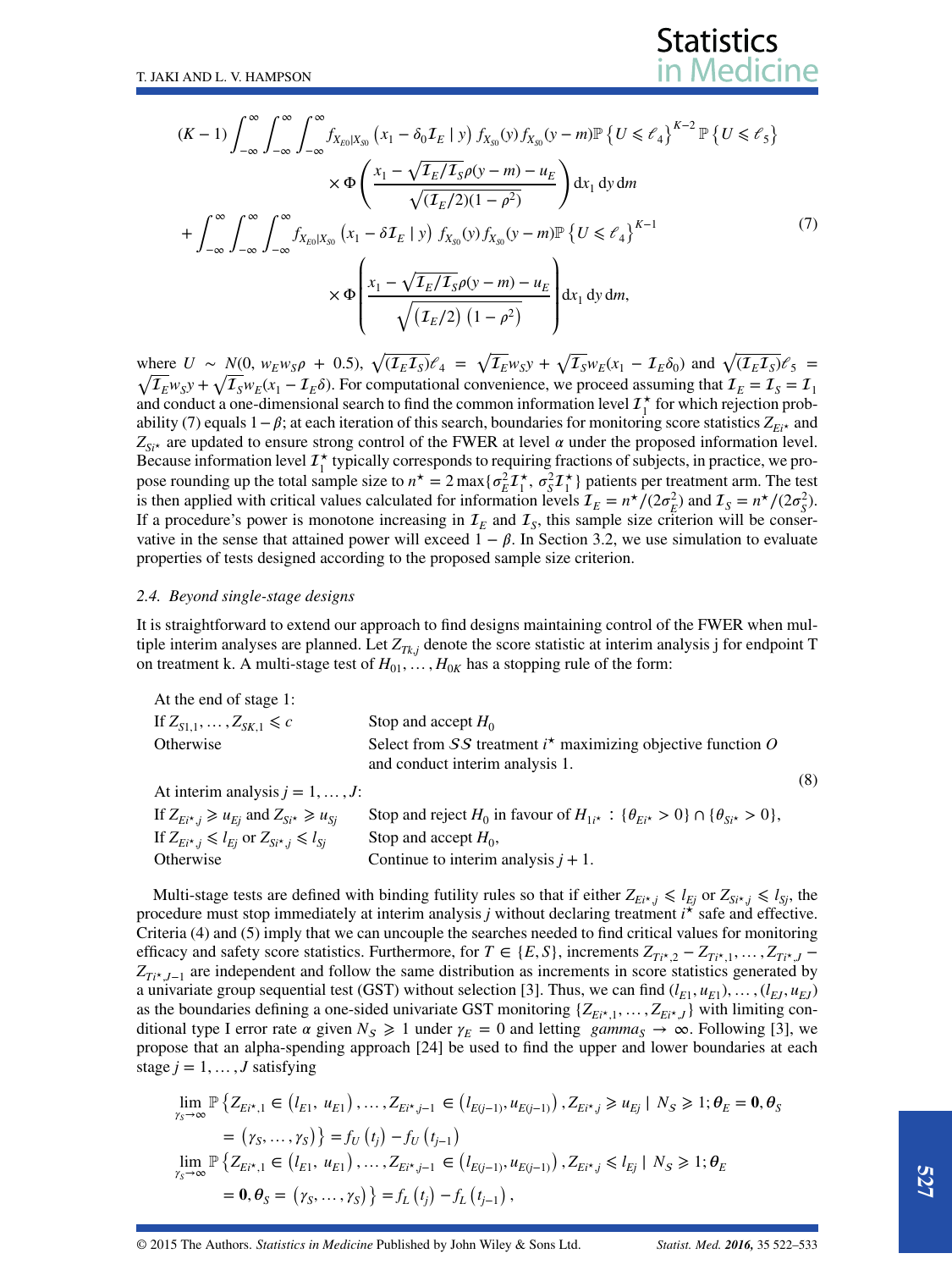where  $t_i$  is the fraction of  $\mathcal{I}_{E,I}$ , the maximum information level for the efficacy treatment effect, accumulated by stage *j*, and  $f_U$  and  $f_L$  are monotone increasing functions satisfying  $f_U(0) = f_L(0) = 0$ and, for  $t \ge 1$ ,  $f_U(t) = \alpha$  and  $f_L(t) = 1 - \alpha$ . A similar process can be used to find the boundaries  $(l_{s1}, u_{s1}), \ldots, (l_{sJ}, u_{sJ})$  for monitoring  $\{Z_{s_i^*}, \ldots, Z_{s_i^*J}\}\$ . Safety boundaries are determined using  $f_L$  and  $f_U$ to spend error probabilities as a function of the observed information for  $\theta_{E,i^*}$ ; this ensures that  $u_{EJ} = l_{EJ}$ and  $u_{SI} = l_{SI}$ , so that procedure [\(8\)](#page-5-2) terminates properly at analysis *J* with a final hypothesis decision for any choice of  $\mathcal{I}_{EJ}$  even when the variances of the efficacy and safety endpoints differ. To find the required sample size, we follow Section [2.3](#page-4-3) and search for the maximum information level  $\mathcal{I}_{E}$  for which the test has power  $1 - \beta$  according to criterion [\(6\)](#page-4-2) under an anticipated information sequence  $\mathcal{I}_{E1}, \ldots, \mathcal{I}_{EJ}$ , setting each  $\mathcal{I}_{Sj} = \sigma_E^2 \mathcal{I}_{Ej}/\sigma_S^2$  to account for differences between the rates at which information on safety and efficacy effects accumulate. The test will recruit up to  $n^* = 2\sigma_E^2 \mathcal{I}_{EJ}$  patients on the selected treatment and control in the absence of early stopping.

#### <span id="page-6-0"></span>**3. Example**

In this section, we will examine the operating characteristics of the proposed designs through a series of examples motivated by the TAILoR study, a MAMS trial comparing several doses of telmisartan with control for the reduction of insulin resistance in human immunodeficiency virus-positive patients receiving combination antiretroviral therapy [\[6\]](#page-10-7). The study, which is currently ongoing, uses the change in the Homeostatic model assessment - Insulin resistance (HOMA-IR) index between baseline and 24 weeks as the efficacy endpoint.

In this section, we imagine how the TAILoR study might have been designed as a single-stage procedure of the form shown in [\(3\)](#page-3-0), using the methodology described in this paper to incorporate a safety endpoint in addition to the efficacy endpoint used in the ongoing study. A plausible safety endpoint is change in systolic blood pressure from baseline because telmisartan is licensed for the treatment of hypertension. An excessive drop in blood pressure for patients without hypertension would be considered an undesirable safety risk. With the exception of this modification, we will assume the design parameters of the original TAILoR study. We therefore stipulate an FWER of 0.05 and seek designs randomizing patients equally across treatment arms with power 0.9 to correctly reject one false null hypothesis. When the TAILoR study was first designed, four doses of telmisartan were planned. For consistency with pre-vious publications [\[22,](#page-11-7) [25\]](#page-11-10), we consider the scenario that  $K = 4$  active treatments are to be compared with control, despite the ongoing study using three doses because of last minute changes to the study. The standardized desirable effect for efficacy,  $\delta$ , used for sample size calculations is set as 0.545, and the minimum clinically important difference is defined as 0.178. Under the assumption that all treatments are truly safe, we do not require specification of an effect on safety when using [\(7\)](#page-5-1) for sample size calculations. However, if such an assumption is undesirable, Equation (6) in Appendix A.1 of the Supporting Information can be used with the anticipated safety effect. Boundary calculations and sample size determinations require us to numerically evaluate multi-dimensional integrals. For this purpose, we used the R package cubature [\[26\]](#page-11-11) and verified solutions for the obtained boundaries using 100 000-fold simulations.

#### *3.1. Design options*

Figure [1](#page-7-0) shows how the required information per arm and safety/efficacy stopping boundaries vary as the weight  $w_F$  changes. The within-subject correlation of efficacy and safety responses is assumed to be 0.4. The information required is largest when selection of the treatment is based only on the safety endpoint  $(w<sub>E</sub> = 0)$ , while it decreases as the weight on efficacy increases. Similarly, both the efficacy and safety boundaries decrease as the required information decreases, as expected. There is, however, an apparent difference between the efficacy and safety boundary, depending on the weight given to each endpoint. For small weights on efficacy, the efficacy boundary is smaller than the safety boundary, while this pattern reverses once more weight is attributed to efficacy for selection. For equal weights, the boundaries for efficacy and safety are identical.

#### <span id="page-6-1"></span>*3.2. Error rates*

In this section, we illustrate properties of tests of the form [\(3\)](#page-3-0) designed and conducted with equal weights  $w_E = w_S$  and correlation coefficient  $\rho = 0.4$ . Under this setting, the information required per arm is  $\mathcal{I}_1^* = 47.148$  ( $n = 94.296$ ), and the stopping boundaries are  $u_E = u_S = 14.466$ . Empirical error rates based on 10 000 simulation runs for each point on a grid of parameters are shown in Figure [2](#page-7-1) for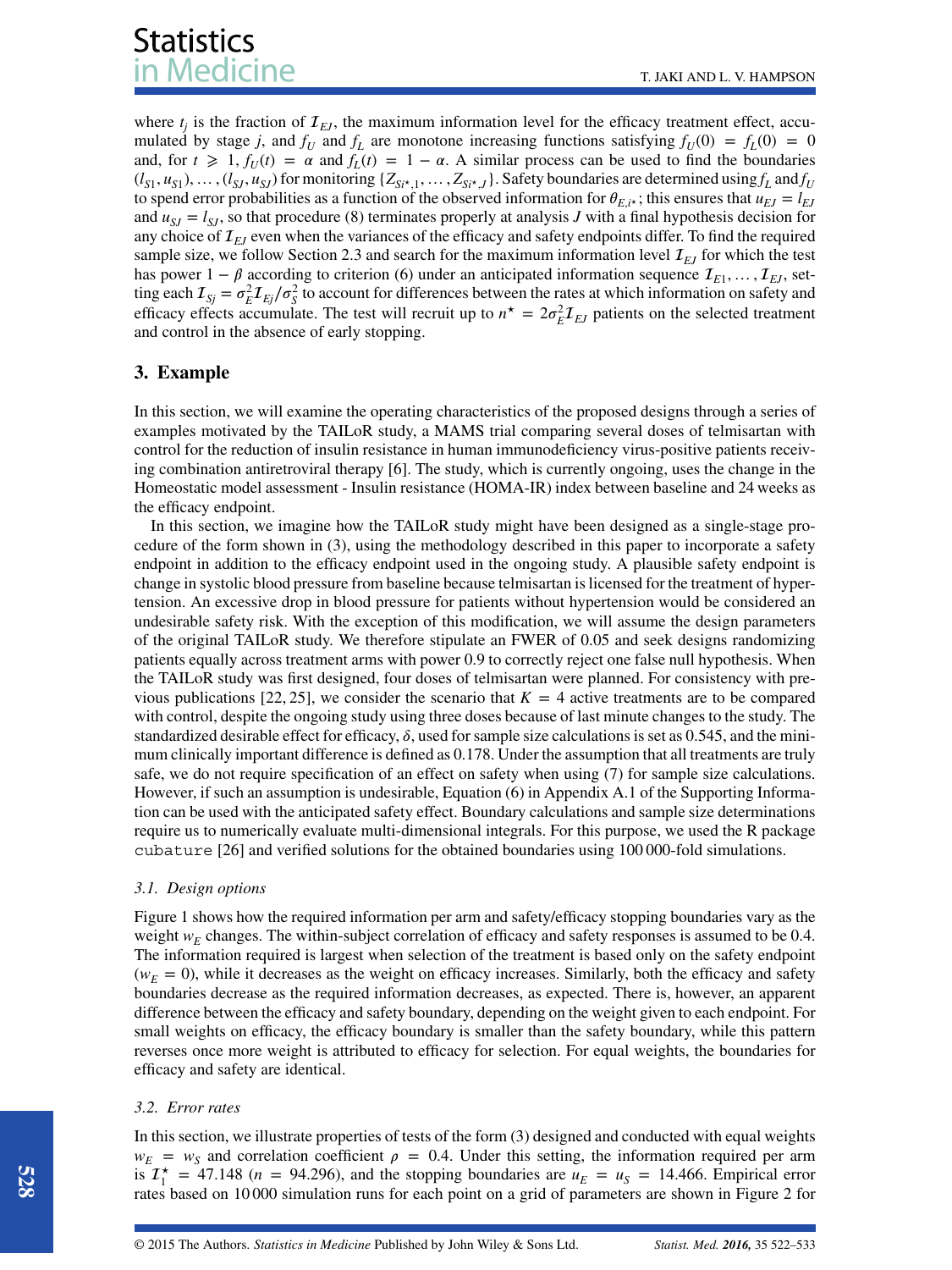

<span id="page-7-0"></span>**Figure 1.** Information per arm,  $\mathcal{I}_1^{\star}$  (left), and safety/efficacy stopping boundary (right) needed for tests of the form [\(3\)](#page-3-0) to maintain strong control of the FWER at level 0.05 and attain limiting power 0.9 when  $\theta_F$  = (0*.*178*,* 0*.*178*,* 0*.*178*,* 0*.*545) and all treatments are safe. Designs are found for tests making treatment selection decisions according to objective function [\(2\)](#page-2-0) assuming  $\sigma_E = \sigma_S = 1$  and  $\rho = 0.4$ .



<span id="page-7-1"></span>**Figure 2.** Empirical FWERs over the null space (left) and power to correctly reject at least one false null hypothesis (right) of tests of the form [\(3\)](#page-3-0) designed to maintain strong control of the FWER at level 0.05 and to attain power 0.9 under  $\theta_E = (0.178, 0.178, 0.178, 0.545)$  (when all treatments are safe). Tests are designed and conducted with  $K = 4$ ,  $w_E^2 = w_S^2 = 0.5$ ,  $\rho = 0.4$  and  $\sigma_E = \sigma_S = 1$ . FWER and power are evaluated under configurations of  $\theta$  with  $\theta_s = (r_s, \dots, r_s)$  and  $\theta_E = (r_E, \dots, r_E)$ . Results are based on 10 000 simulations for each parameter configuration.

cases where all treatments have the same pair of effects  $(\gamma_E, \gamma_S)$  versus control. The left-hand panel clearly shows that the FWER of the design is maximized if one of the effects is at the boundary of the null space and the other is large. As expected, the power of the design increases as at least one of the effects increases.

Figure [3](#page-8-1) provides empirical FWERs for parameter configurations of the from  $\theta_E$  =  $(\theta_{E1}, \dots, \theta_{EK}), \theta_S = (\theta_{S1}, \dots, \theta_{SK})$ , where one parameter of each pair  $(\theta_{Ei}, \theta_{Si})$  is large and the other zero to evaluate the conjecture made in Section [2.2,](#page-3-1) which designs will control these at the nominal level  $\alpha$ . For the purpose of this evaluation, the large effect was set to 1 million, and 100 000-fold simulations are used. From the graph, it can be seen that the FWER is well controlled for any parameter configuration, as conjectured.

Figure [4](#page-8-2) shows how the power of the procedure changes as the safety of the experimental treatments changes. Results are presented for one to four treatments exhibiting the desired effect for efficacy of 0.545, while the remaining have the minimum clinically important effect of 0.178. Power increases as the safety of the treatments increases and reaches the desired level of 0.9 for a safety effect of around 0.5. Power also increases as the number of treatments with the desired efficacy increases, although this increase diminishes somewhat with the number of efficacious treatments.

**Statistics**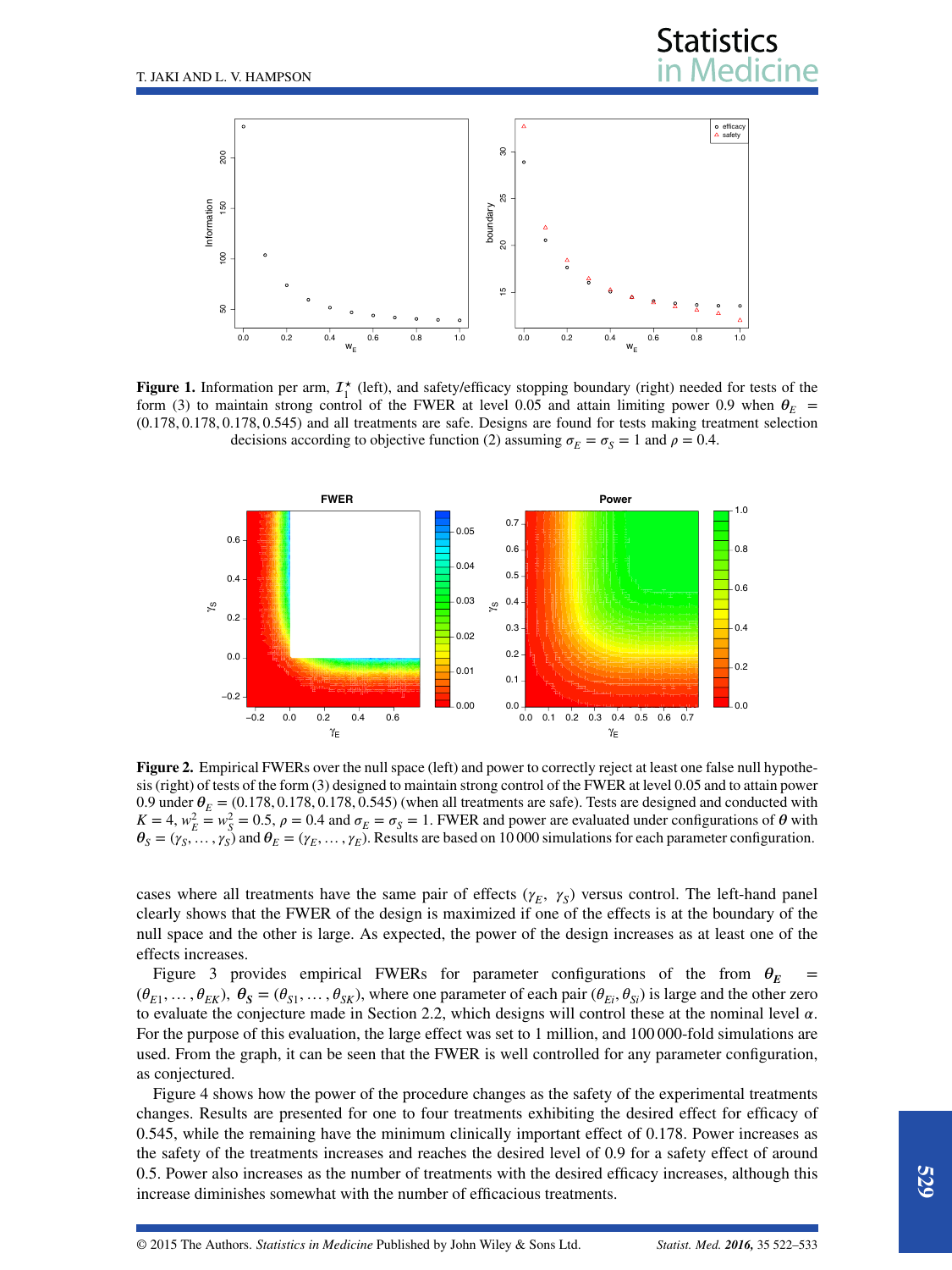

<span id="page-8-1"></span>**Figure 3.** Empirical FWER for different configurations of the true effects for tests of the form [\(3\)](#page-3-0) designed to maintain strong control of the FWER at level 0.05. Tests are designed and conducted with  $K = 4$ ,  $\rho = 0.4$ ,  $w_E^2 = w_S^2 = 0.5$  and  $\sigma_E = \sigma_S = 1$ . Results are based on 100 000 simulations for each parameter configuration. The dashed horizontal line corresponds to the nominal FWER and the dotted line to the upper bound for simulation error.



<span id="page-8-2"></span>**Figure 4.** Empirical power to correctly reject at least one false null hypothesis of tests of the form [\(3\)](#page-3-0) designed to maintain strong control of the FWER at level 0.05 and attain power 0.9 under  $\theta_E = (0.178, 0.178, 0.178, 0.545)$ (when all treatments are safe). Tests are designed and conducted with  $K = 4$ ,  $w_E^2 = w_S^2 = 0.5$ ,  $\rho = 0.4$  and  $\sigma_E =$  $\sigma_S = 1$ . Power is evaluated under configurations of  $\theta$  with  $\theta_S = (\gamma_S, \dots, \gamma_S)$  and  $\theta_E = (\delta_0, \dots, \delta_0, \delta, \dots, \delta)$  such that *j* treatments have the desired effect for efficacy ( $\delta = 0.545$ ) and the remaining have the minimum clinically important effect ( $\delta_0 = 0.178$ ). Results are based on 100 000 simulations for each parameter configuration.

#### <span id="page-8-0"></span>*3.3. Misspecification of*

When specifying our model, we have so far assumed that response variances and their correlation are known. In this section, we will investigate the robustness of our design to the assumption of known correlation. Figure [5](#page-9-1) shows the simulated FWER based on 100 000 simulations of tests as the correlation between endpoints varies. Six different true parameter constellations are considered, namely, the global null hypothesis and five 'worst-case' configurations (once again using 1 million instead of infinity for simulation purposes). For all six settings, the FWER is controlled at the design value  $\rho = 0.4$ , and the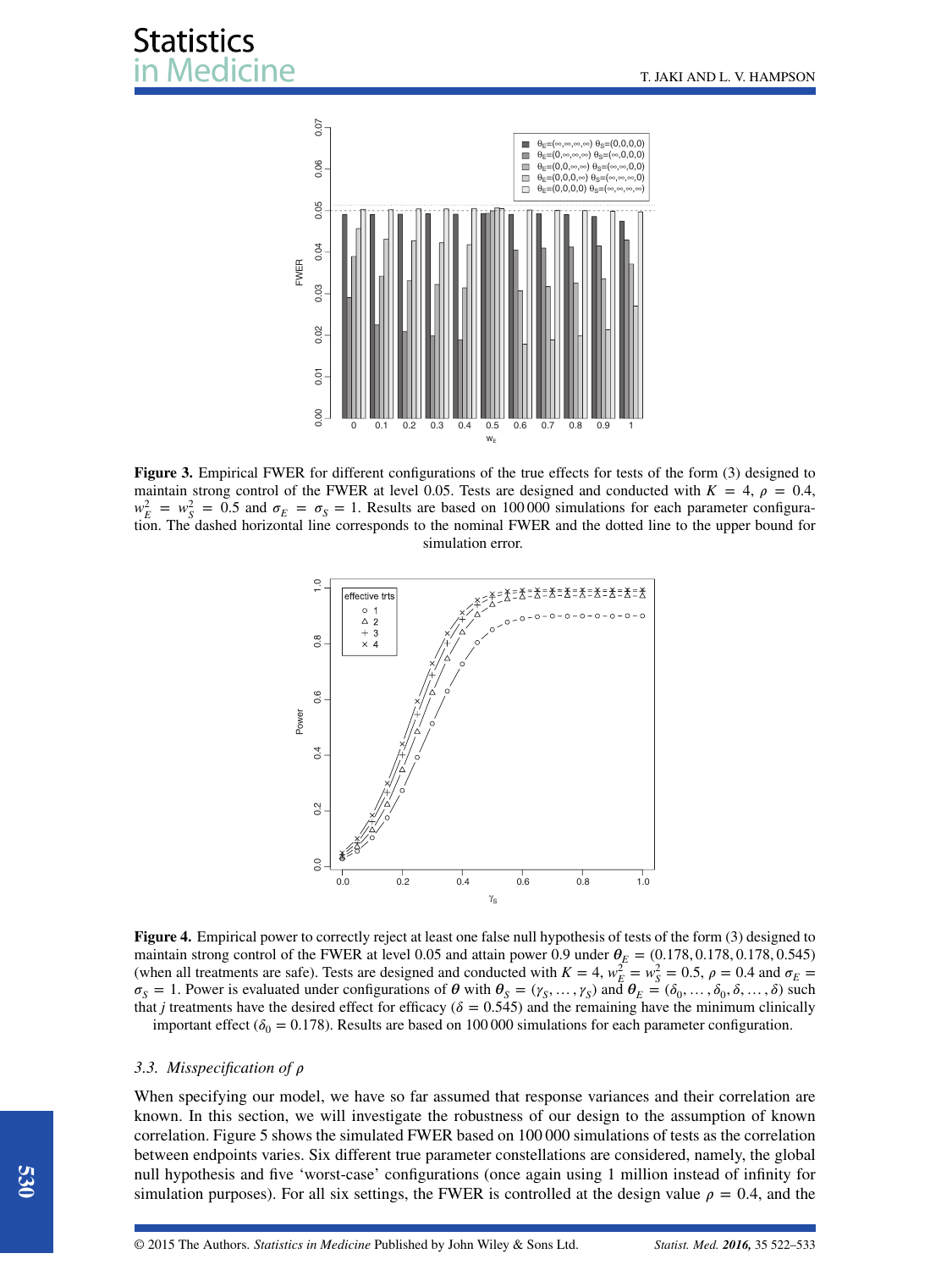

<span id="page-9-1"></span>**Figure 5.** Empirical FWERs of tests of the form [\(3\)](#page-3-0) designed to maintain strong control of the FWER at level 0.05 and attain power 0.9 under  $\theta_E = (0.178, 0.178, 0.178, 0.545)$  (when all treatments are safe). Tests are designed and conducted with  $K = 4$ ,  $w_E^2 = w_S^2 = 0.5$  and  $\sigma_E = \sigma_S = 1$ . Tests are also designed assuming  $\rho = 0.4$  but conducted for a range of correlations. Empirical error probabilities are evaluated under configurations of  $\theta$  with  $\theta_s = (\gamma_s, \dots, \gamma_s)$  and  $\theta_E = (\gamma_E, \dots, \gamma_E)$ . Results are based on 100 000 simulations for each scenario.

procedure is conservative for all correlations below this. Under the global null hypothesis, only perfect correlation results in an inflation of the FWER, while it is inflated once the true correlation is above the design value for the worst-case configurations. The maximum inflation, achieved under perfect positive correlation, is, however, small at 10% of the nominal value of the FWER.

Tamhane *et al.* [\[27\]](#page-11-12) observe that typically either the correlation is assumed to be known (as performed here) or a correlation of one is treated as the worst-case scenario. Given the relative conservatism of the proposed procedure at reasonable values of the parameters, we believe the former is sufficient, although the latter would certainly also be possible. A more elegant solution given in [\[27\]](#page-11-12) overcomes this problem by estimating the correlation mid-study and uses an approach due to Berger & Boos [\[28\]](#page-11-13) to obtain an upper bound for the FWER accounting for the sampling error of the sample correlation coefficient.

#### <span id="page-9-0"></span>**4. Discussion**

In this paper, we have presented an approach for designing MAMS studies based on a joint model for efficacy and safety data, which considers both endpoints when selecting the most promising treatment for further investigation and tests the efficacy and safety of the selected treatment relative to control. The main challenge with obtaining the relevant distributions of the test statistics arose from the requirement to select from treatments satisfying a minimum safety requirement. We have shown that the FWER is strongly controlled under the assumption that effects of different treatments for the same endpoint have the same sign. Our simulation results show, however, that strong control of the FWER also appears to hold when this assumption is not made.

In the presentation and derivations, we have made a number of assumptions that may not be appropriate for specific settings. For example, single-stage designs are formulated assuming patient responses follow a bivariate normal distribution with a common correlation between efficacy and safety responses across the active and control treatments. In addition, calculations assume that at the end of Stage 1, there is a common information level for  $\theta_{E,1}, \ldots, \theta_{E,K}$  and a common information level for  $\theta_{S,1}, \ldots, \theta_{S,K}$ . This joint distribution will not in general apply if data do not follow a normal distribution because information levels and correlation coefficients may depend on unknown parameters, such as response rates in the case of binary data (see section 9 of [\[27\]](#page-11-12)). One potential solution would be to approximate and derive test boundaries setting the correlation coefficient and information levels to the values that would apply under  $\theta_E = \theta_S = 0$ . However, further simulations would be needed to verify whether this approach would maintain strong control of the FWER at a level close to the nominal value.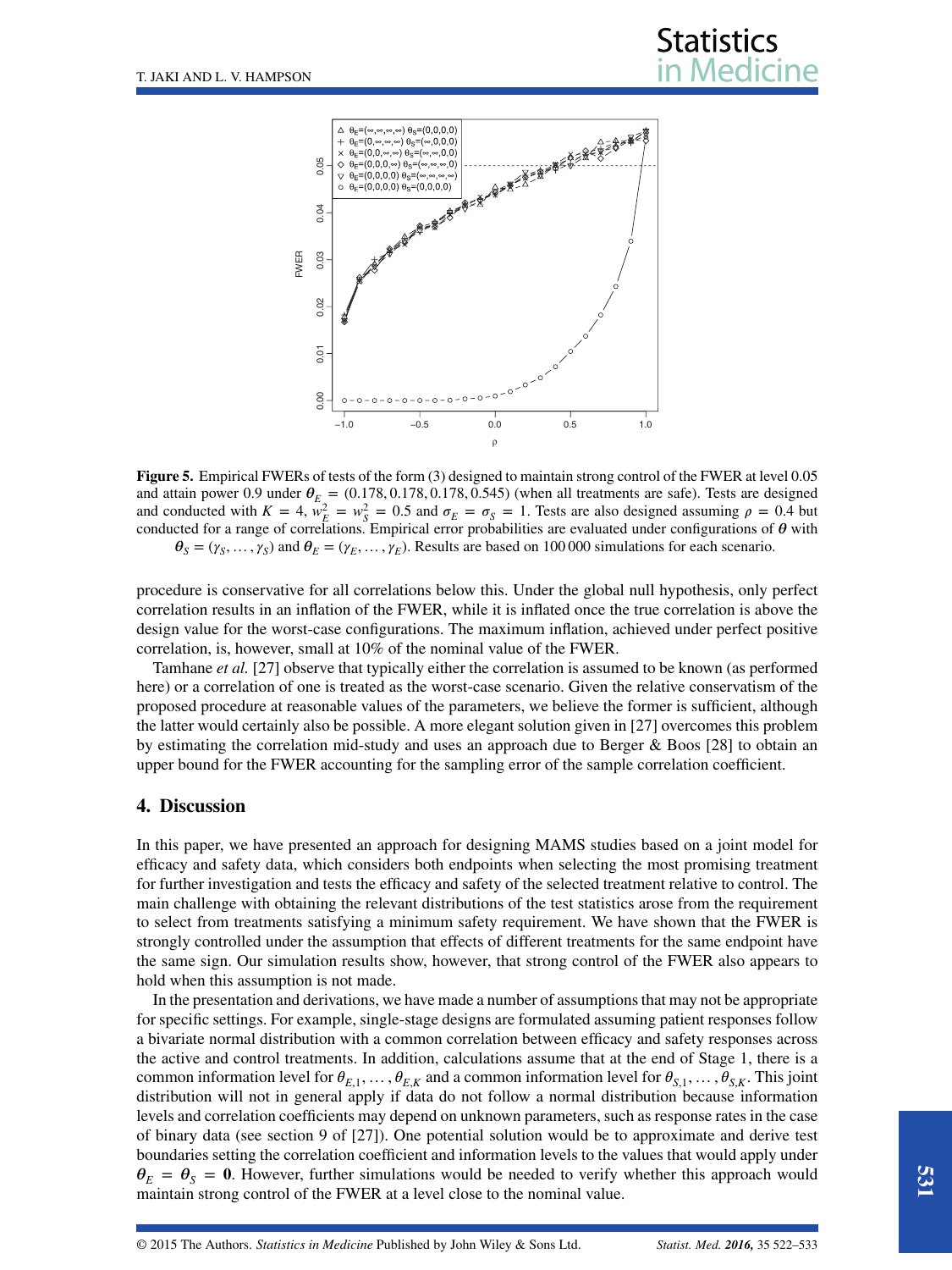## **Statistics** *Aedicine*

Another simplifying assumption we have made is to propose designs setting the safety threshold to be zero, so that only treatments with better safety than control can be selected. A simple shift of the safety test statistic can be used to allow for different thresholds to be used. Similarly, it may be desirable to select treatments only based on efficacy provided that the treatment is safe enough. Simply setting the weight on safety within the objective function to zero can accomodate this situation. Finally, as outlined before, it may not be appropriate to test for superiority in terms of safety over control. Shifting the respective test statistics for safety will allow non-inferiority hypothesis to be used instead. It is also easy to envisage application of this design in other settings, such as mental health trials, where there are co-primary efficacy endpoints. In these cases, no minimal threshold would be applied to either efficacy endpoint – the ideas of this work apply to this, somewhat simpler, situation setting the threshold  $c = -\infty$ .

One great benefit of multi-stage clinical trials is their reduced expected sample size compared with single-stage designs. Such gains can, however, only be realized, if the primary endpoint is observed quickly relative to the recruitment time [\[29\]](#page-11-14). When this is not the case, it would be of interest to investigate whether methods such as the one described in [\[30\]](#page-11-15) can be extended to make selection decisions based on intermediate endpoints in the setting discussed in this paper.

Another area for further work regards how to calculate confidence intervals on termination of tests of the form [\(3\)](#page-3-0). The procedure based around hypothesis testing described here allows almost formulaic decisions about the superiority of experimental treatments over control. It is essential, however, that confidence intervals should also be available to inform decision makers about the probable sizes of any efficacy and safety benefits, in order to give a complete description of the evidence supporting a selected treatment. A future work will be necessary to evaluate if related work [\[14,](#page-10-10) [31\]](#page-11-16) can be utilized to obtain interval estimates as well.

#### **Acknowledgements**

This work is an independent research arising from Dr Jaki's Career Development Fellowship (NIHR-CDF-2010- 03-32) supported by the National Institute for Health Research. Funding for this work was also provided by the Medical Research Council (MR/J004979/1 and MR/J014079/1). The views expressed in this publication are those of the authors and not necessarily those of the NHS, the National Institute for Health Research or the Department of Health. Both authors have made equal contributions to this manuscript.

#### **References**

- <span id="page-10-0"></span>1. Arrowsmith J. Trial watch: phase III and submission failures: 2007-2010. *Nature Reviews Drug Discovery* 2011; **10**:87.
- <span id="page-10-1"></span>2. EFPIA. *The pharmaceutical industry in figures*, European Federation of Pharmaceutical Industries and Associations, 2012.
- <span id="page-10-2"></span>3. Stallard N, Todd S. Sequential designs for phase III clinical trials incorporating treatment selection. *Statistics in Medicine* 2003; **22**:689–703.
- 4. Stallard N, Friede T. A group-sequential design for clinical trials with treatment selection. *Statistics in Medicine* 2008; **27**:6209–6227.
- <span id="page-10-11"></span>5. Bretz F, Koenig F, Brannath W, Glimm E, Posch M. Adaptive designs for confirmatory clinical trials. *Statistics in Medicine* 2009; **28**(8):1181–1217.
- <span id="page-10-7"></span>6. Magirr D, Jaki T, Whitehead J. A generalised Dunnett test for multi-arm multi-stage clinical studies with treatment selection. *Biometrika* 2012; **99**(2):494–501.
- <span id="page-10-3"></span>7. Magirr D, Stallard N, Jaki T. Flexible sequential designs for multi-arm clinical trials. *Statistics in Medicine* 2014; **33**(19):3269–3279.
- <span id="page-10-4"></span>8. Jennison C, Turnbull BW. *Group sequential methods with applications to clinical trials*. Chapman and Hall: Boca Raton, 2000.
- <span id="page-10-5"></span>9. Whitehead J. *The design and analysis of sequential clinical trials*. Wiley: Chichester, 1997.
- <span id="page-10-6"></span>10. Bauer P, Kieser M. Combining different phases in the development of medical treatments within a single trial. *Statistics in Medicine* 1999; **18**:1833–1848.
- <span id="page-10-8"></span>11. Kelly PJ, Stallard N, Todd S. An adaptive group sequential design for phase II/III clinical trials that select a single treatment from several. *Journal of Biopharmaceutical Statistics* 2005; **15**:641–658.
- <span id="page-10-9"></span>12. Thall PF, Simon R, Ellenberg SS. Two-stage selection and testing designs for comparative clinical trials. *Biometrika* 1988; **75**:303–310.
- 13. Whitehead J, Jaki T. One- and two-stage design proposals for a phase II trial comparing three active treatments with a control using an ordered categorical endpoint. *Statistics in Medicine* 2009; **28**:828–847.
- <span id="page-10-10"></span>14. Jaki T, Magirr D. Considerations on covariates and endpoints in multi-arm multi-stage clinical trials selecting all promising treatments. *Statistics in Medicine* 2013; **32**(7):1150–1163.
- <span id="page-10-12"></span>15. Lawrence D, Bretz F, Pocock S. INHANCE: an adaptive confirmatory study with dose selection at interim. In *Indacaterol, Milestones in Drug Therapy*, Trifilieff A (ed.) Springer: Basel, 2014; 77–92.